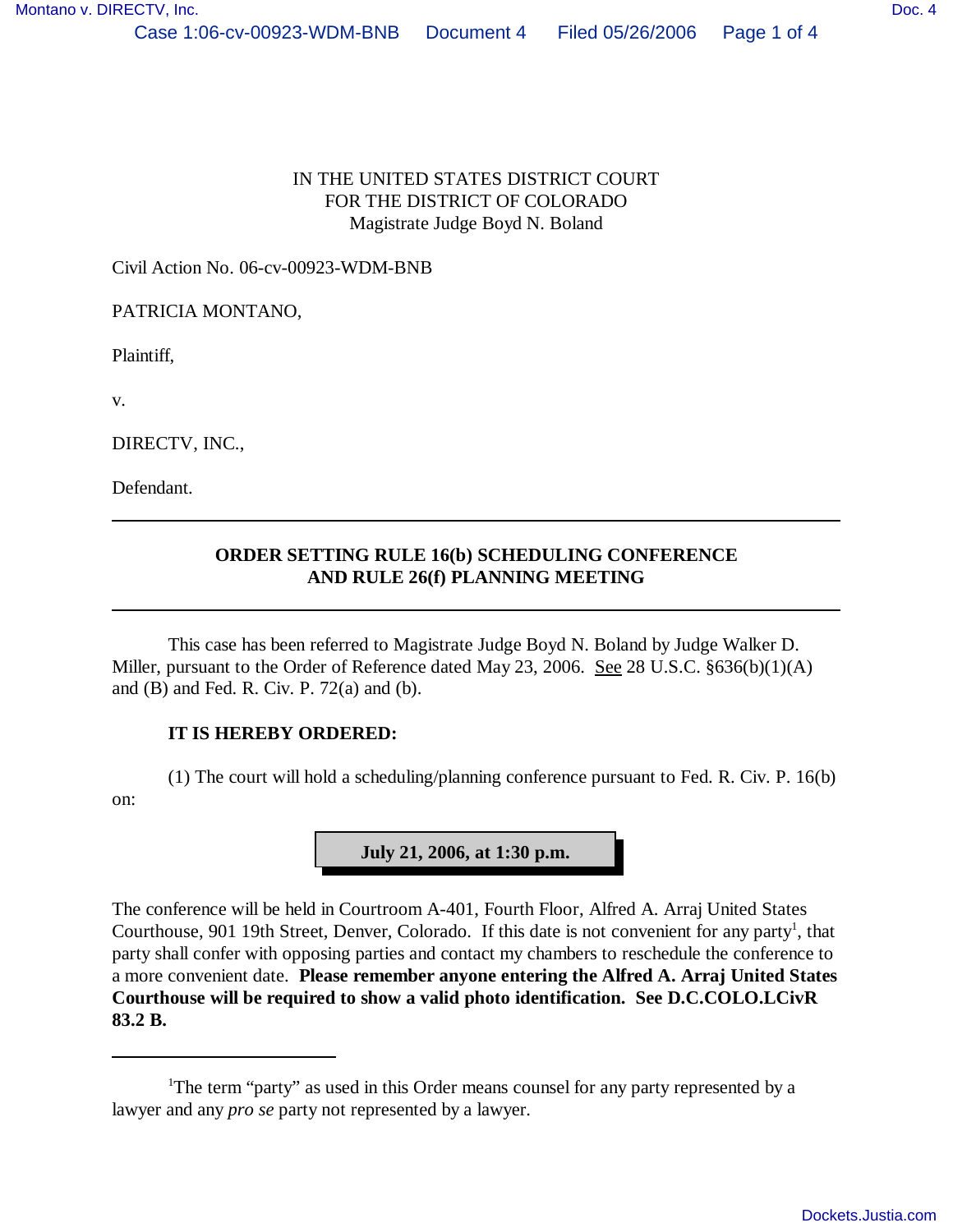A copy of the instructions for the preparation of a scheduling order and a form of scheduling order can be downloaded from the court's website at [www.co.uscourts.gov/forms](http://www.co.uscourts.gov/forms-)frame.htm. (Click on "Civil Forms" in the blue box at the top of the screen and scroll down to the bold hearing "Standardized Order Forms"). Parties shall prepare the proposed scheduling order in accordance with the court's form.

The parties shall submit their proposed scheduling order, pursuant to District of Colorado Electronic Case Filing ("ECF") Procedures V.L., on or before:



Attorneys and/or parties not participating in ECF shall submit their proposed scheduling order on paper to the Clerk's Office. However, if any party in the case is participating in ECF, it is the responsibility of that party to submit the proposed scheduling order pursuant to the District of Colorado ECF Procedures.

The plaintiff shall notify all parties who have not yet entered an appearance of the date and time of the scheduling/planning conference and provide a copy of this Order to those parties.

(2) In preparation for the scheduling/planning conference, the parties are directed to confer in accordance with Fed. R. Civ. P. 26(f) on or before:



The court encourages the parties to meet face to face, but if that is not possible, the parties may meet by telephone conference. All parties are jointly responsible for arranging and attending the Rule 26(f) meeting.

During the Rule 26(f) meeting, the parties shall discuss the nature and basis of their claims and defenses and the possibilities for a prompt settlement or resolution of the case; make or arrange for the disclosures required by Rule  $26(a)(1)$ ; and develop their proposed scheduling/discovery plan. The parties should also discuss the possibility of informal discovery, such as conducting joint interviews with potential witnesses, joint meetings with clients, depositions via telephone, or exchanging documents outside of formal discovery.

In those cases in which (i) the parties' substantive allegations involve extensive computergenerated records; (ii) a substantial amount of disclosure or discovery will involve information or records in electronic form (i.e., e-mail, word processing, databases); (iii) expert witnesses will develop testimony based in large part on computer data and/or modeling; or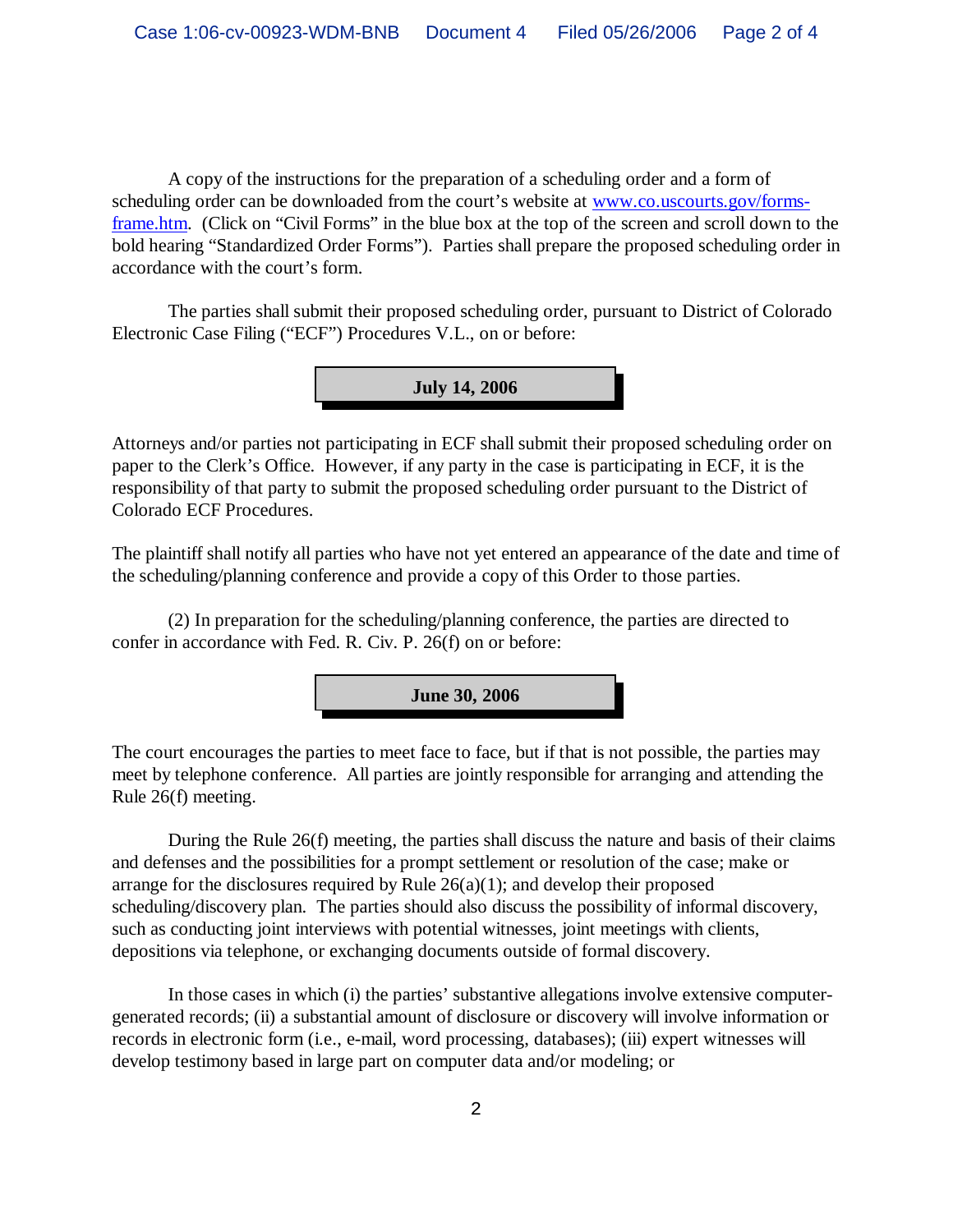(iv) any party plans to present a substantial amount of evidence in digital form at trial, the parties shall confer regarding steps they can take to preserve computer records and data, facilitate computer-based discovery, resolve privilege issues, limit discovery costs and delay, and avoid discovery disputes relating to electronic discovery. The parties shall be prepared to discuss these issues, as appropriate, in the proposed scheduling order and at the scheduling/planning conference.

These are the minimum requirements for the Rule 26(f) meeting. The parties are encouraged to have a comprehensive discussion and are required to approach the meeting cooperatively and in good faith. The parties are reminded that the purpose of the Rule 26(f) meeting is to expedite the disposition of the action, discourage wasteful pretrial activities, and improve the quality of any eventual trial through more thorough preparation. The discussion of claims and defenses shall be a substantive, meaningful discussion.

The parties are reminded that pursuant to Fed. R. Civ. P. 26(d) no discovery shall be sought prior to the Rule 26(f) meeting.

(3) The parties shall comply with the mandatory disclosure requirements of Fed. R. Civ. P.  $26(a)(1)$  on or before:

**July 14, 2006**

Counsel and parties are reminded that the mandatory disclosure requirements encompass computer-based evidence which may be used to support claims or defenses. Mandatory disclosures must be supplemented by the parties consistent with the requirements of Fed. R. Civ. P. 26(e). Mandatory disclosures and supplementation are not to be filed with the Clerk of the Court.

(4) This matter also is referred to Magistrate Judge Boland for settlement purposes and with the authority to convene such settlement conferences and direct related procedures as may facilitate resolution of this case. The scheduling/planning conference on July 21, 2006, is not a settlement conference, and no client representative is required to appear. Nonetheless, to facilitate an early evaluation of the possibility of settlement, the parties shall e-mail a Confidential Settlement Statement in PDF format to [Boland\\_Chambers@cod.uscourts.gov](mailto:Boland_Chambers@cod.uscourts.gov) on or before **July 14, 2006**. This statement shall briefly outline the facts and issues in the case and the possibilities for settlement, including any settlement authority from the client. Attorneys and/or pro se parties not participating in ECF shall submit a single copy of their Confidential Settlement Statements, on paper, to the Clerk's Office marked "Personal and Confidential."